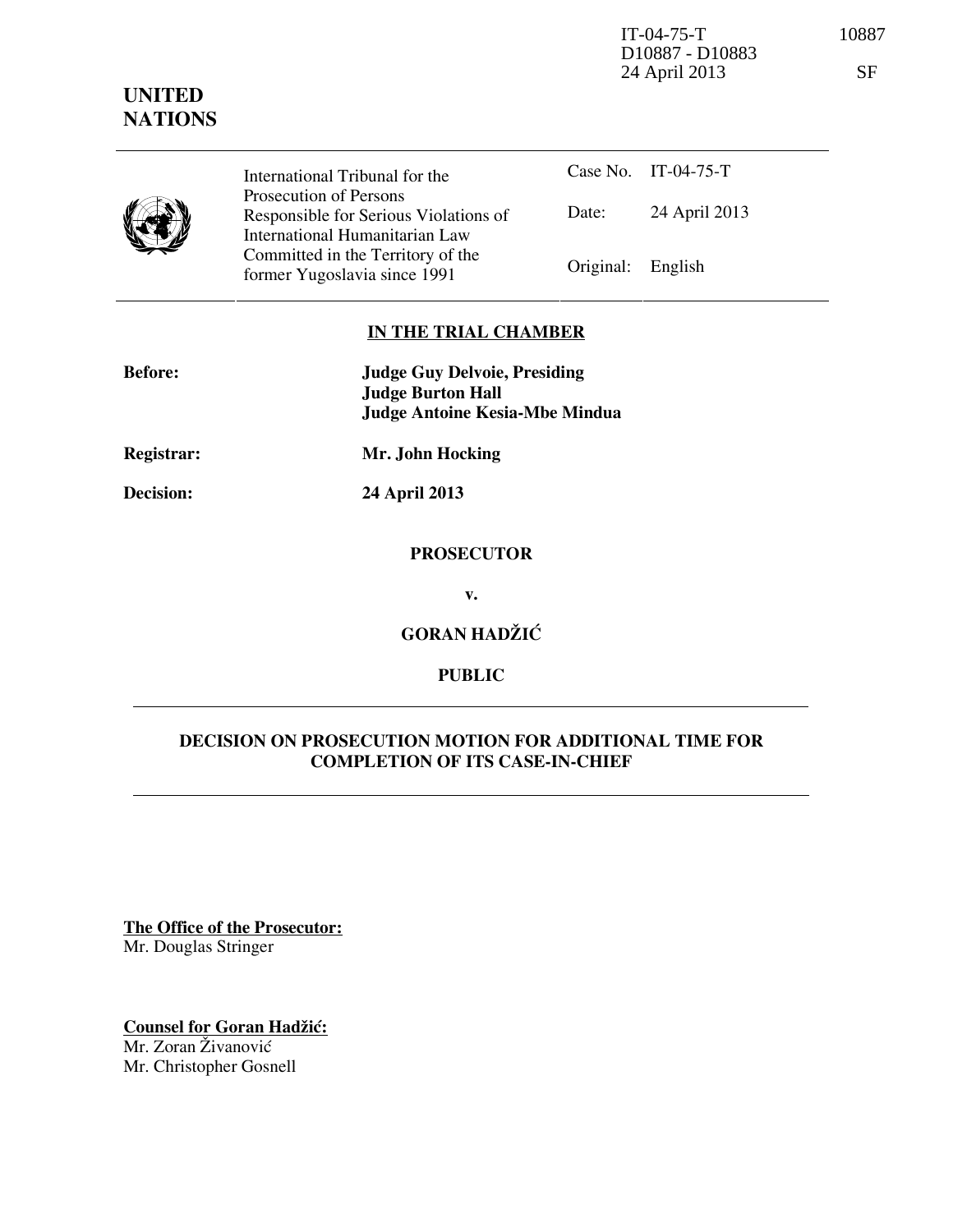1. **THIS TRIAL CHAMBER** of the International Tribunal for the Prosecution of Persons Responsible for Serious Violations of International Humanitarian Law Committed in the Territory of the former Yugoslavia since 1991 ("Tribunal") is seised of the "Prosecution Motion for Additional Time for Completion of its Case-in-Chief", filed on 13 February 2013 ("Motion").

#### **A. Submissions**

2. In the Motion, the Prosecution requests that the Trial Chamber grant it an additional 20.5 hours for the oral presentation of its case-in-chief.<sup>1</sup> The Prosecution submits that this additional time is required to adduce the evidence of seven witnesses either *viva voce* or pursuant to Rule 92 *ter,* as a result of decisions by the Chamber requiring (a) four proposed Rule 92 *bis* witnesses to appear for cross-examination and (b) one proposed Rule 92 *bis* witness and two proposed Rule 92 *ter* witnesses to be led *viva voce.* <sup>2</sup> Specifically, the Prosecution seeks the following: (a) an additional 30 minutes each to conduct the examination-in-chief of GH-155 and GH-060 pursuant to Rule 92 *ter*;<sup>3</sup> (b) an additional 45 minutes each to conduct the examination-in-chief of GH-138 and GH-063 pursuant to Rule 92 *ter*;<sup>4</sup> (c) an additional four hours to conduct the *viva voce* examinationin-chief of GH-013; (d) an additional six hours to conduct the *viva voce* examination-in-chief of GH-129; and (e) an additional eight hours to conduct the *viva voce* examination-in-chief of GH-038.<sup>5</sup> The Prosecution submits that granting the additional time is in the interests of justice and that the Chamber, in exercising its discretion under Rule 73 *bis* (F), should balance the Prosecution's duty to present the available evidence to prove its case with the right of the accused to have adequate time and facilities to prepare a defence and be tried without undue delay.<sup>6</sup> The Prosecution submits that its initial assessment of the number of hours required to present its case-in-chief did not include the time that is now necessary to lead the evidence of these seven witnesses.<sup>7</sup> The Prosecution submits that it would be unduly prejudiced in the presentation of its case-in-chief if required to accommodate the *viva voce* testimony of these witnesses within its current time allocation.<sup>8</sup> The Prosecution further submits that the Defence will suffer no undue prejudice should the Motion be granted because it will have sufficient opportunity to cross-examine these witnesses.<sup>9</sup>

<sup>1</sup> Motion, paras 1, 13.

 $<sup>2</sup>$  Motion, paras 2, 4-6.</sup>

 $^3$  Motion, para. 11.

Motion, para. 12. The Prosecution notes that it will file a separate motion requesting permission for GH-138 and GH-063 to testify through the use of video-conference link. 5

Motion, para. 10.

<sup>6</sup> Motion, paras 7-8.

<sup>&</sup>lt;sup>7</sup> Motion, para. 9.

<sup>8</sup> Motion, para. 9.

<sup>&</sup>lt;sup>9</sup> Motion, para. 9.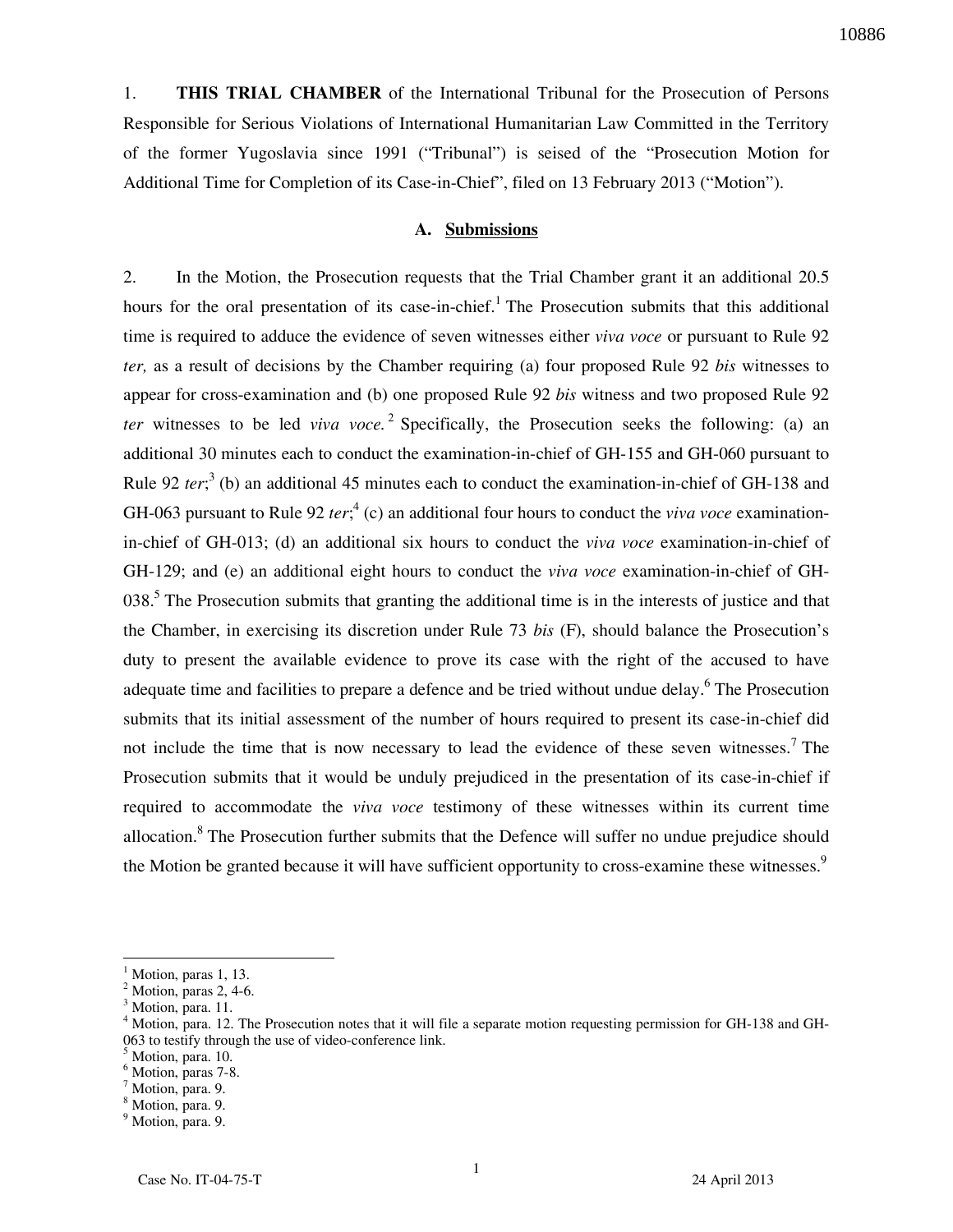3. The Defence indicated that it would make no submissions in relation to the Motion.<sup>10</sup>

### **B. Applicable Law**

4. Article 20(1) of the Statute of the Tribunal ("Statute") states in relevant part that Trial Chambers "shall ensure that a trial is fair and expeditious and that proceedings are conducted in accordance with the [Rules], with full respect for the rights of the accused". Article 21 of the Statute sets forth the general fair trial rights of a person tried by the Tribunal, including, *inter alia,* the right to adequate time and facilities to prepare a defence, and the right to be tried without undue delay.<sup>11</sup>

5. Rule 73 *bis* (C)(ii) provides that a Trial Chamber, after having heard the Prosecution, shall determine the time available to the Prosecution for presenting evidence. Rule 73 *bis* (F) provides in relevant part that the Prosecution, after commencement of the trial, may file a motion for additional time to present evidence and that the Trial Chamber may grant the Prosecution's request if satisfied that this is in the interests of justice. In allocating time for the duration of a party's case at trial, a Trial Chamber must justify its decision, but it need not "specifically itemise and justify" all of the reasons for its decision. $^{12}$ 

## **C. Discussion**

6. The Chamber recalls that the Prosecution, in its Rule 65 *ter* (E) filings, indicated that it would require 172.5 hours of hearing time for the oral presentation of its case-in-chief,<sup>13</sup> which it then revised to 170 hours at the time of the pre-trial conference.<sup>14</sup> The Chamber further recalls its decision allotting a total of 175 hours to the Prosecution in which to present its case-in-chief, including the direct examination and re-examination, if any, of the witnesses it intended to call.<sup>15</sup>

7. The Chamber has considered, *inter alia,* the Rule 65 *ter* material previously submitted by the Prosecution, the scope and complexity of the Indictment, and the requirement for the Prosecution to have a fair opportunity to present its case.<sup>16</sup> The Chamber has also accounted for the likelihood that the mode of testimony of some witnesses may change over the course of the case, that some witnesses may be dropped or added to the Prosecution witness list, and that time charged

 $10$  Email from the Defence to the Trial Chamber, 27 February 2013.

<sup>11</sup> Statute, Articles 21(4)(b)-(c). *See Prosecutor v. Karadžić,* Case No. IT-95-5/18-AR73.10, Decision on Appeal From Decision on Duration of Defence Case, 29 January 2013 (*Karadžić* Decision), para. 8; *Prosecutor v. Milutinović et al.,*  Case No. IT-05-87-T, Decision on Use of Time, 9 October 2006, p. 2.

<sup>12</sup> *Karadžić* Decision, para. 10.

<sup>&</sup>lt;sup>13</sup> Prosecution Notice of Rule 65 *ter* (E) Filings, 20 June 2012, para. 5.

<sup>14</sup> Hearing, 15 October 2012. T. 61.

<sup>&</sup>lt;sup>15</sup> Decision on the Application of Rule 73 *bis*, 15 October 2012, paras 3, 5(a).

<sup>&</sup>lt;sup>16</sup> Prosecutor v. Prlić et al., Case No. IT-04-74-AR73.4, Decision on Prosecution Appeal Concerning the Trial Chamber's Ruling Reducing Time for the Prosecution Case, 6 February 2007, para. 14.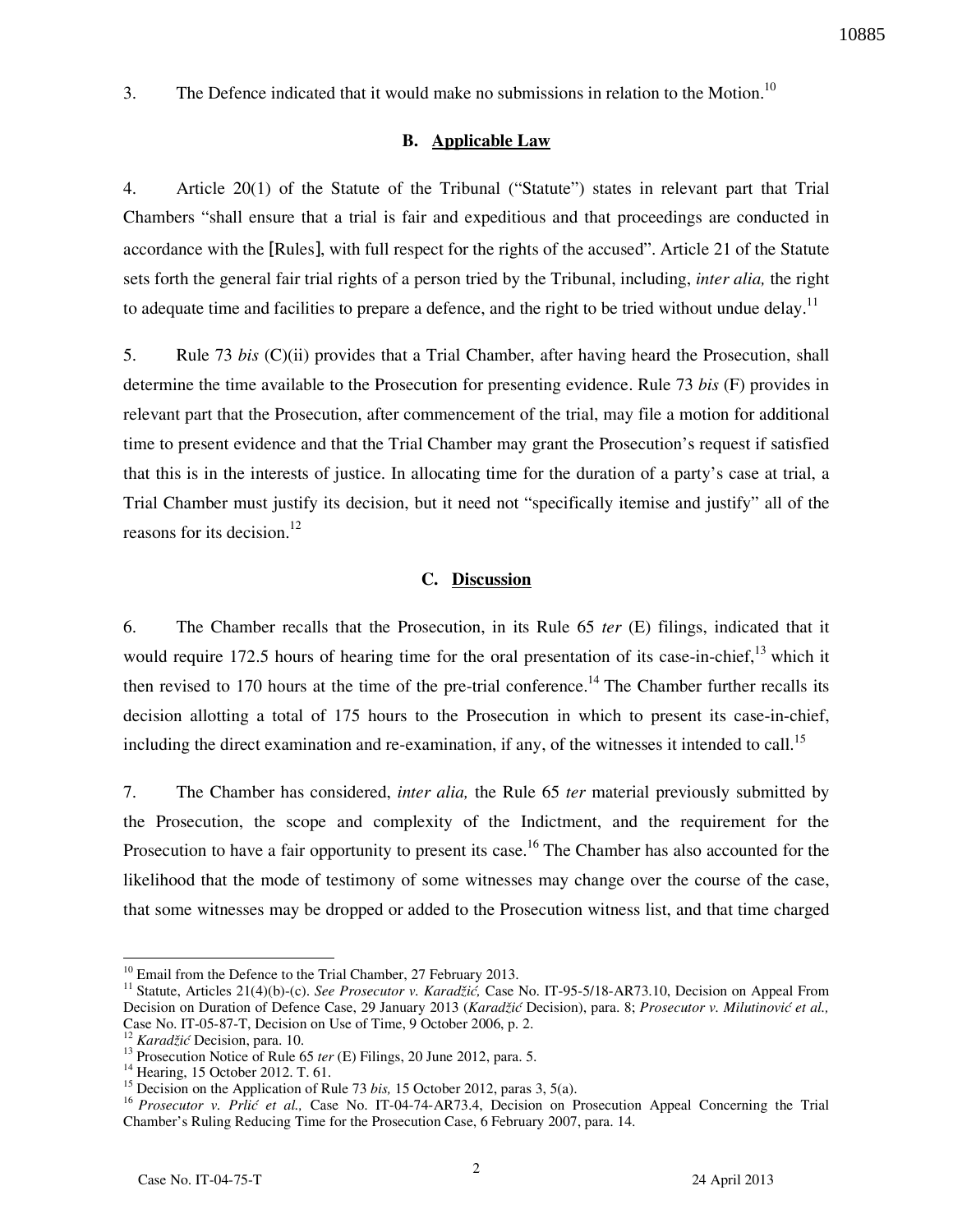to the Prosecution does not include time used by the Chamber to put questions to witnesses or time used for procedural and administrative matters.

8. The total additional time requested by the Prosecution to lead the evidence of the four newly designated Rule 92 *ter* witnesses is 2.5 hours. Having already accounted for the likelihood that some Rule 92 *bis* witnesses may be called to provide testimony in accordance with Rule 92 *ter,* the Chamber considers that the Prosecution should be able to fulfil the requirements of Rule 92 *ter* and complete any redirect of GH-155,  $^{17}$  GH-060, GH-063, and GH-138 within its existing time allotment. Therefore, no additional time will be granted to lead the evidence of these four witnesses.

9. The total additional time requested by the Prosecution to lead the evidence of the three newly designated *viva voce* witnesses is 18 hours.

10. Witness GH-038 was initially designated as a Rule 92 *ter* witness. <sup>18</sup> The Prosecution indicated that it would use one hour of court time to lead her evidence pursuant to that Rule.<sup>19</sup> However, the Chamber determined that her evidence should be led *viva voce*. Based on this change to the mode of testimony, the Prosecution considers that it now requires eight hours to lead her evidence.

11. Witness GH-129 was initially designated as a Rule 92 *ter* witness. The Prosecution indicated that it would use one hour of court time to lead his evidence pursuant to that Rule.<sup>20</sup> However, the Chamber determined that his evidence should be led *viva voce*. Based on this change to the mode of testimony, the Prosecution considers that it now requires six hours to lead his evidence.

12. Witness GH-013 was initially designated as a Rule 92 *bis* witness, which would not have required any court time to lead his evidence. However, the Chamber determined that his evidence should be led *viva voce.* Based on this change to the mode of testimony, the Prosecution considers that it now requires four hours to lead his evidence.

13. Having considered the above, the Chamber determines that it would be in the interests of justice to allocate the Prosecution an additional ten hours in which to lead its evidence for the foregoing three witnesses. Therefore, the total time of 175 hours in which the Prosecution has been

<sup>&</sup>lt;sup>17</sup> The Chamber notes that GH-155 testified in this case prior to the issuance of this decision. *See* Hearing, 8 March 2013.

<sup>&</sup>lt;sup>18</sup> The Chamber notes that GH-038 testified in this case prior to the issuance of this decision. *See* Hearings of 8, 9, and 10 April 2013.

<sup>&</sup>lt;sup>19</sup> Prosecution Motion for Admission of Evidence Pursuant to Rule 92 *ter* (GH-038), 24 December 2012, confidential Annex A, p. 1.